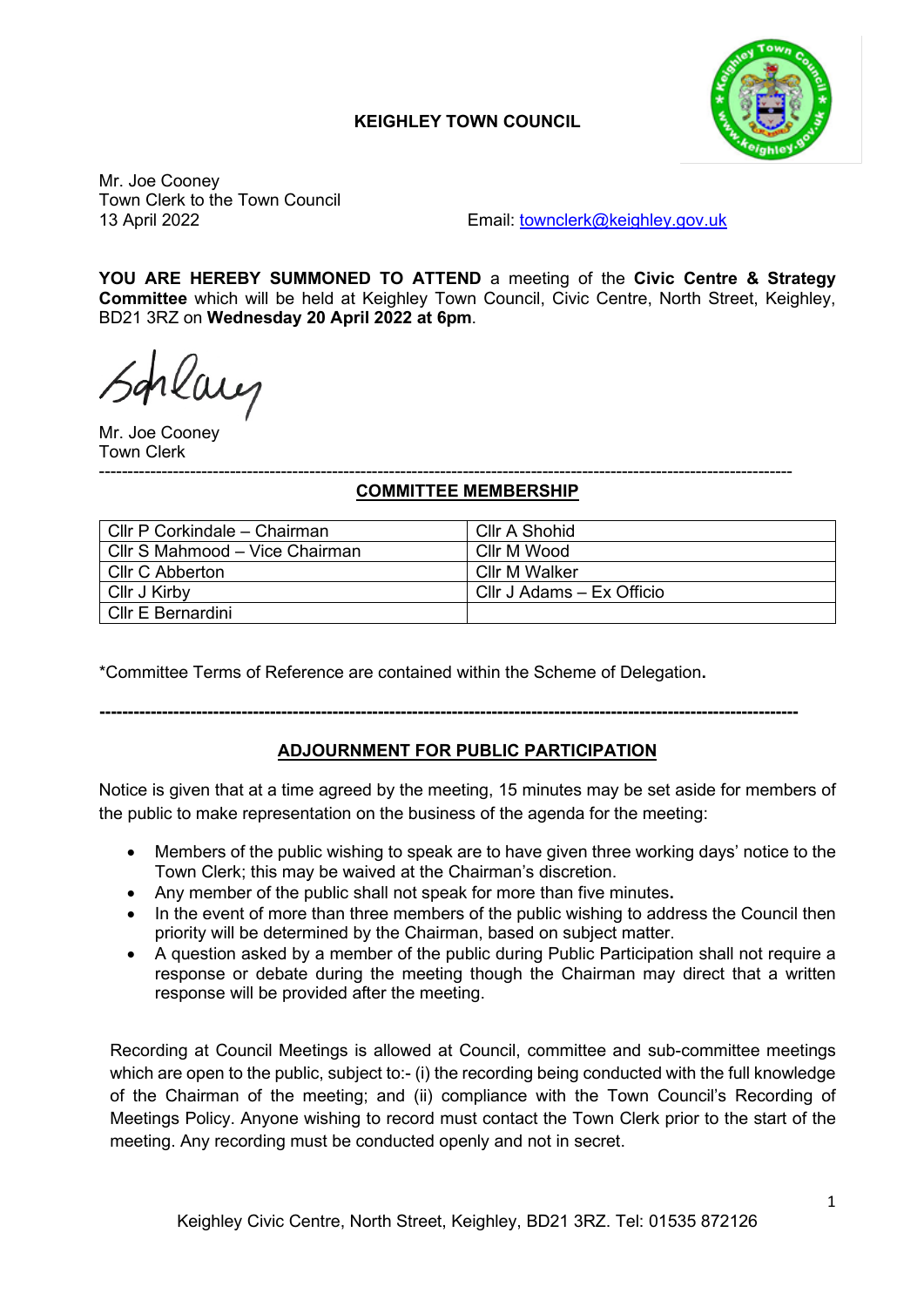### **AGENDA**

#### **1. Introduction from Chairman – For Noting**

 Members are reminded to consult the Standing Orders regarding conduct at meetings. Member's attention is particularly drawn to Standing Order 1.

### **2. Apologies – For Decision**

Members are asked to receive apologies of absence for this meeting.

#### **3. Declarations of Interest**

 To receive declarations of interest under consideration on this agenda in accordance with the Localism Act 2011 s32 and the relevant Authorities (Disclosable Pecuniary Interests) Regulations 2012.

 Members are reminded that should you declare a pecuniary interest at a meeting, it is your responsibility to inform the Monitoring Officer.

- i) Declarations of Interest from Members
- ii) Declarations of Interest from Officers

#### **4. Public Question Time and Participation**

 Members of the public are advised that they are welcome to ask questions about items on the Agenda. It is not always possible to give a verbal response at the meeting and questions may receive a written reply. No resolution can be made under this item.

 Questions should relate to matters of Town Council policy or practice and not relate to the individual affairs of either the questioner or any other named person.

#### **5. Minutes – For Decision**

Members are asked to approve the minutes of the meeting of the Civic Centre & Strategy Committee Meeting held Wednesday 16 February 2022.

### **6. Progress Update**

To receive the progress report following the last meeting held Wednesday 16 February 2022.

### **7. Town Plan Update – For Decision**

To consider the attached report from the Assistant Town Clerk relating to the Town Plan.

## **8. Budget – For Decision**

To consider a report from the Town Clerk on the Committee budget for 2022/23.

*Copy attached*

*Copy attached*

*Copy attached*